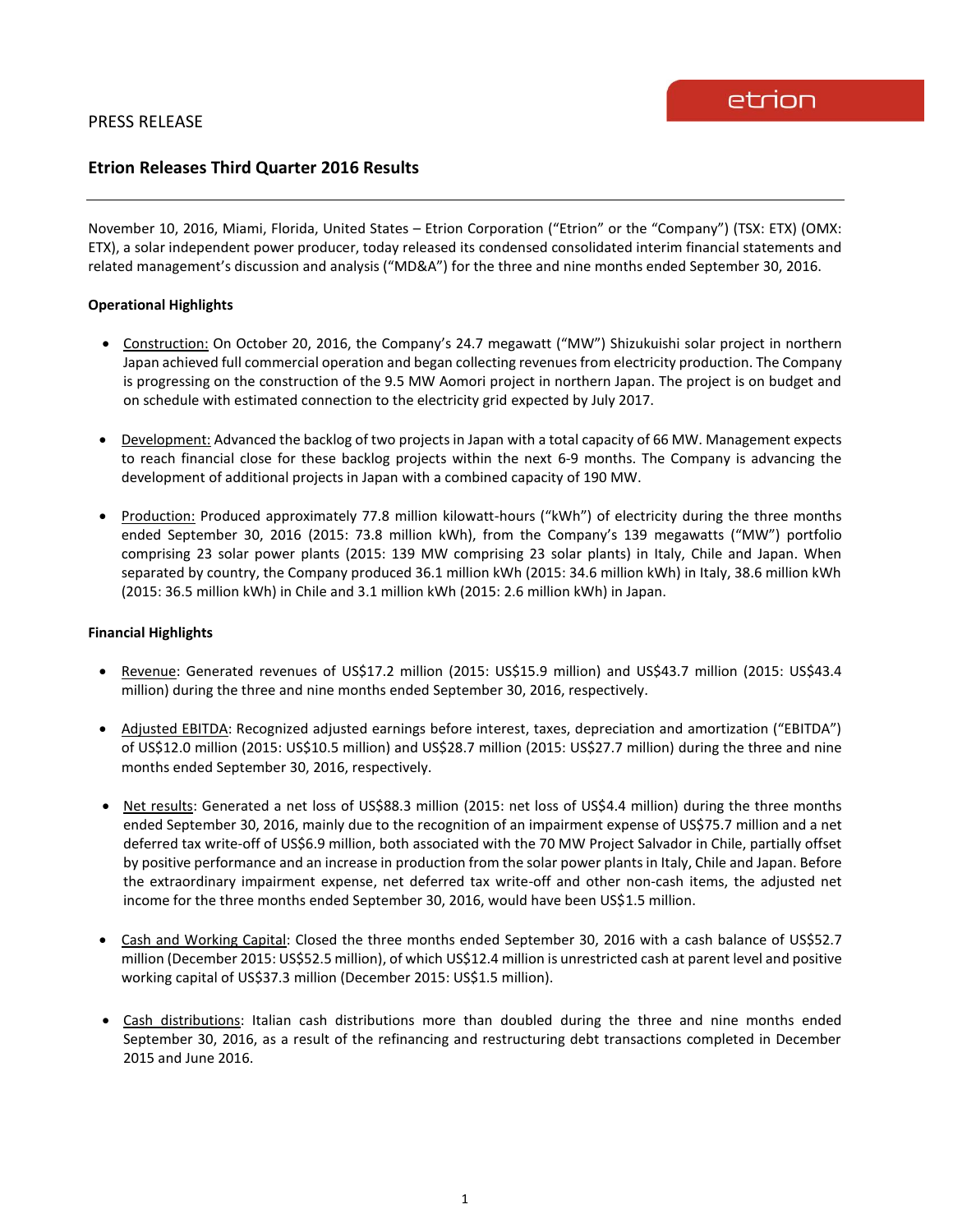### **Management Comments**

Marco A. Northland, the Company's Chief Executive Officer, commented, "Japan continues to be the main focus for Etrion. We recently connected our second solar park there representing 24.7 MW and began construction of our third project for 9.5 MW. We are on track to reach over 100 MW of projects operating and/or under construction in Japan in the next 12 months with an additional nearly 200 MW in different stages of development."

Mr. Northland continued, "We are very disappointed by the continued depressed spot market for electricity in Chile due to decreased energy demand from mining companies, continued bottlenecks in the transmission network and an oversupply of energy. Based on current long-term spot price projections of approximately US\$ 38/MWh (in real terms) we thought it prudent to reduce the carrying value of our Chilean solar asset. Under applicable accounting principles, the asset impairment calculation resulted in a write-down of US\$75.7 million. However, I would like to remind our investors that our net equity invested in Project Salvador was US\$42.0 million. The related project loan is non-recourse to Etrion. We will maintain this asset on our balance sheet for the time being, as it represents an option in case Chilean electricity prices improve in the future."

### **Results**

During the three months ended September 30, 2016, Etrion reported a net loss of US\$88.3 million (loss per share of US\$0.183) compared to a net loss of US\$4.4 million (loss per share of US\$0.009) for the comparable period in 2015. These adverse results in the third quarter of 2016 were primarily attributable to the impairment expense of US\$75.7 million and the net deferred tax write off of US\$6.9 million. These impairments resulted from a sharp decline in the long term outlook for power prices in the Chilean market where the 70 MW PV Salvador SpA project is located.

During the nine months ended September 30, 2016, Etrion reported a net loss of US\$95.4 million (loss per share of US\$0.198 compared to a net loss of US\$16.9 million (loss per share of US\$0.042) for the comparable period in 2015. The net results during this period were adversely impacted by the impairment expenses mentioned above.

Despite negative net results, during the three and nine months ended September 30, 2016, the Group recognized a gross profit of US\$7.9 million and US\$16.4 million (2015: US\$7.2 million and US\$18.1 million), respectively. In addition, during the three and nine months ended September 30, 2016, the Group reported adjusted operating cash flows of US\$12.6 million and US\$29.6 million (2015: US\$10.5 million and US\$27.9 million), respectively.

#### **Earnings Call**

A conference call/webcast to present the Company's third quarter results will be held on Thursday, November 10, 2016, at 10:00 a.m. Eastern Standard Time (EST) / 4:00 p.m. Central European Time (CET).

Dial-in details:

North America: +1-647-788-4919 / Toll Free: +1-877-291-4570 / Sweden Toll Free: 02-079-4343 Conference ID: 83634335

#### Webcast:

A webcast will be available at<http://www.investorcalendar.com/IC/CEPage.asp?ID=174544>

In addition, the earnings call presentation, along with the Company's condensed consolidated interim financial statements for the three and nine months ended September 30, 2016, and related management's discussion and analysis will be available on the Company's website (www.etrion.com).

A replay of the telephone conference will be available until December 10, 2016.

Replay dial-in details: North America: +1-416-621-4642 / Toll Free: +1-800-585-8367 Pass code for replay: 83634335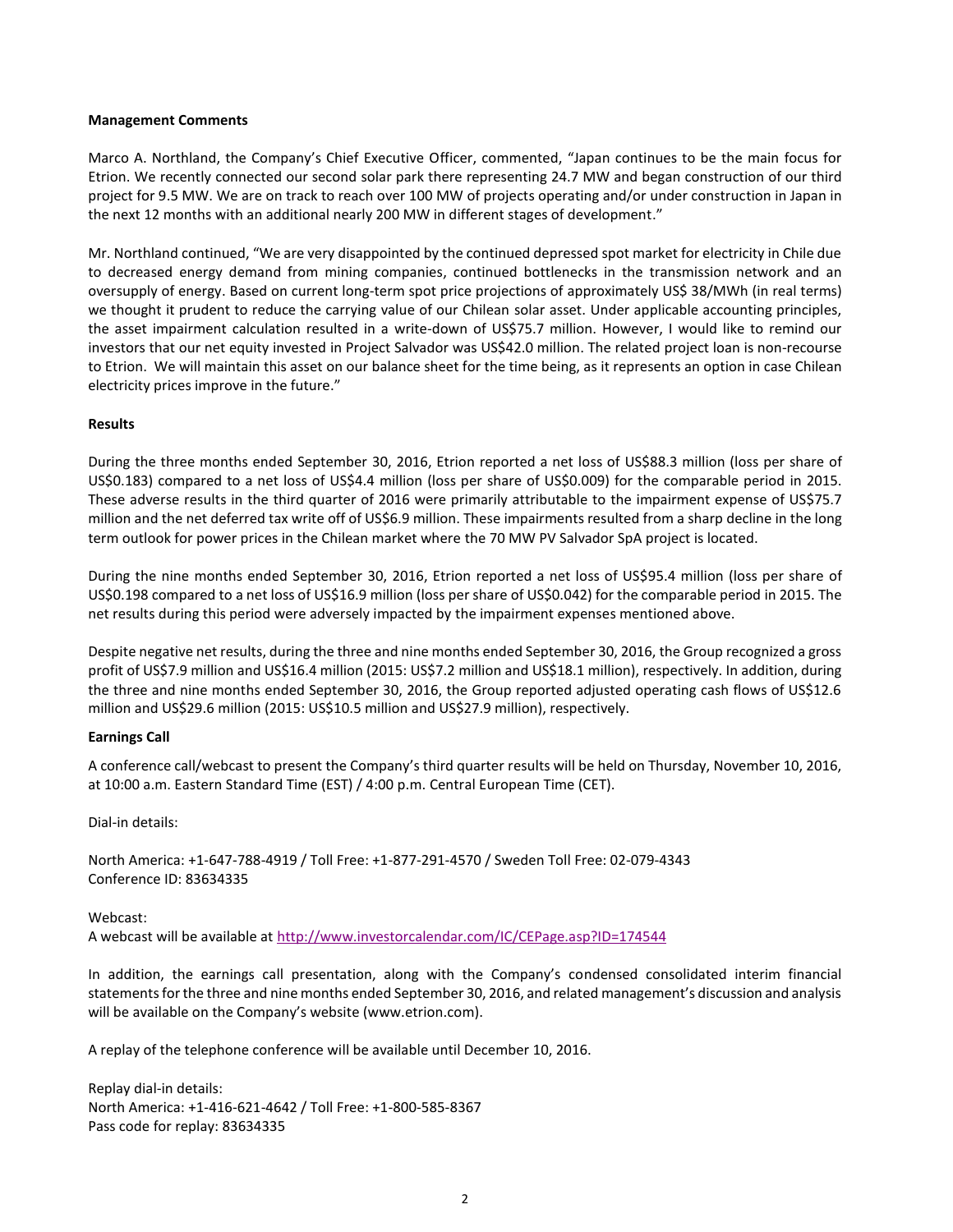## **About Etrion**

Etrion Corporation is an independent power producer that develops, builds, owns and operates utility-scale solar power generation plants. The Company owns 164 MW of installed solar capacity in Italy, Chile and Japan. Etrion has 9.5 MW of solar projects under construction in Japan and is also actively developing solar power projects in Japan. Etrion is listed on the Toronto Stock Exchange in Canada and the NASDAQ OMX Stockholm exchange in Sweden under ticker symbol "ETX". Etrion's largest shareholder is the Lundin family, which owns approximately 24% of the Company's shares directly and through various trusts.

For additional information, please visit the Company's website at www.etrion.com or contact:

Paul Rapisarda – Chief Financial Officer Telephone (Geneva, Switzerland): +41 (22) 715 20 90 Telephone (Miami, FL, USA): +1 (786) 636-6649

*Note: The capacity of power plants in this release is described in approximate megawatts on a direct current basis, also referred to as megawatt-peak.*

*Etrion discloses the information provided herein pursuant to the Swedish Securities Market Act and/or the Swedish Financial Instruments Trading Act. The information was submitted for publication in Sweden at 08:05 Central European Time on November 10, 2016.*

#### *Non-IFRS Measures:*

*This press release includes a non-IFRS measure not defined under IFRS, specifically EBITDA, Adjusted EBITDA, Adjusted Net income and Adjusted Operating Cash Flow. Non-IFRS measures have no standardized meaning prescribed under IFRS and therefore such measures may not be comparable with those used by other companies.* 

*EBITDA is a useful metric to quantify the Company's ability to generate cash before extraordinary and non-cash accounting transactions recognized in the financial statements. In addition, EBITDA is useful to analyze and compare profitability between companies and industries because it eliminates the effects of financing and accounting policy decisions, while Adjusted EBITDA is also useful because it excludes expenses that are expected to be non-recurring. Adjusted net income is a useful metric to quantify the Company's ability to generate cash before extraordinary and noncash accounting transactions recognized in the financial statements. Adjusted Operating Cash Flow is used by investors*  to compare cash flows from operating activities without the effects of certain volatile items that can positively or *negatively affect changes in working capital and are viewed as not directly related to a company's operating performance. Refer to Etrion's MD&A for the three and nine months period ended September 30, 2016, for a reconciliation of EBITDA, Adjusted EBITDA, Adjusted Net Income and Adjusted Operating Cash Flow reported during the period.* 

#### *Forward-Looking Information:*

*This press release contains certain "forward-looking information". All statements, other than statements of historical fact, that address activities, events or developments that the Company believes, expects or anticipates will or may occur in the future (including, without limitation, statements relating to solar electricity revenue which with respect to the Company's Italian projects is subject to confirmation of both the applicable feed-in-tariff ("FiT") to which the Company is entitled by the state-owned company Gestore Servizi Energetici and the applicable spot market price by the local utilities for electricity sales to the national grid, the anticipated timing of the connection of the Aomori project to the Japanese electricity grid and the Company's anticipated development pipeline in Japan) constitute forward-looking information. This forward-looking information reflects the current expectations or beliefs of the Company based on information currently available to the Company as well as certain assumptions including, without limitation, confirmation of the applicable FiT and spot market price for electricity sales in Italy and the ability of the Company to execute on its development pipeline in Japan on economic terms and in a timely manner. Forward-looking information is subject to a number of significant risks and uncertainties and other factors that may cause the actual results of the Company to differ materially from those discussed in the forward-looking information, and even if such actual results are realized or substantially realized, there can be no assurance that they will have the expected consequences to, or effects on the*